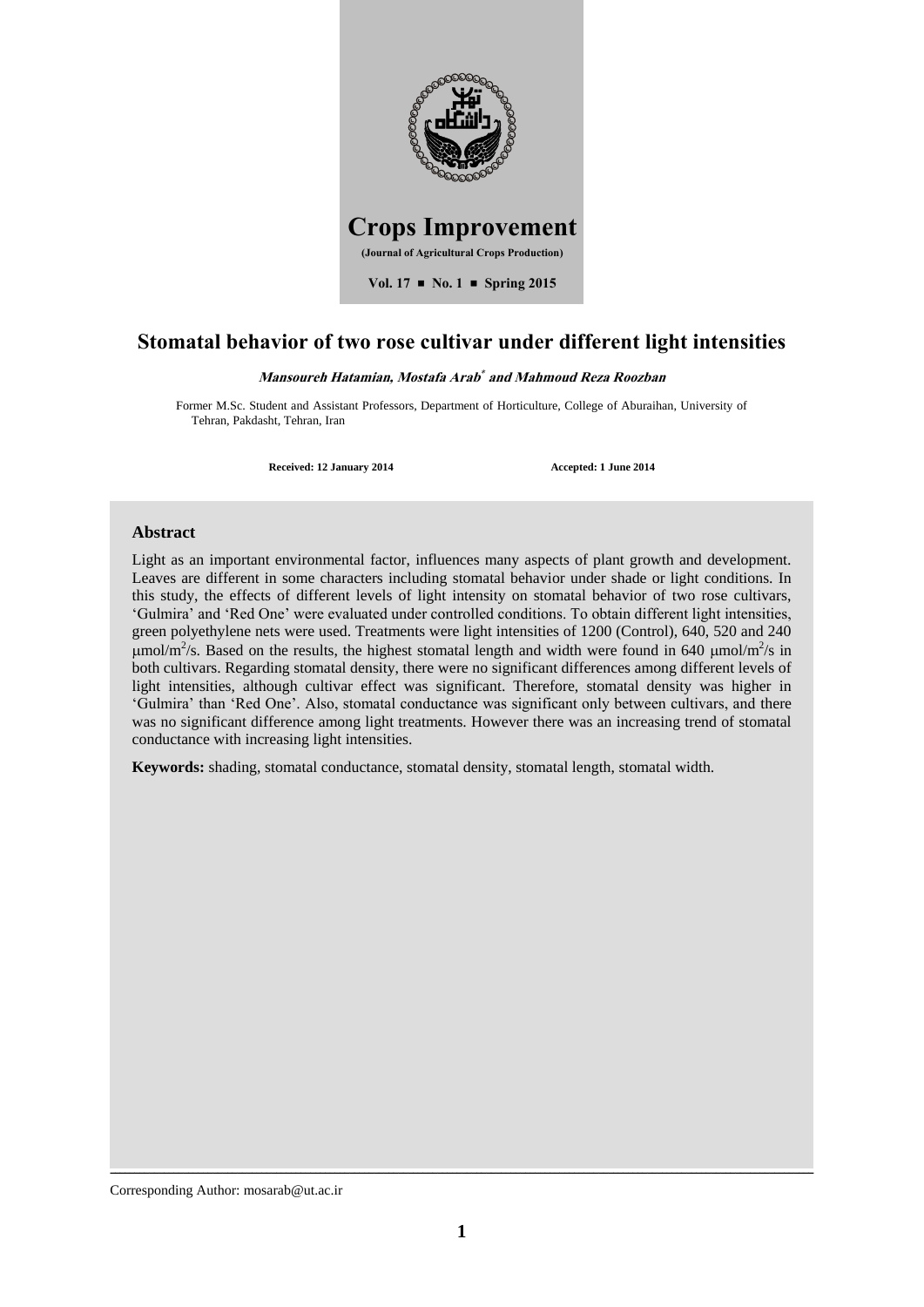

# **Determination of economic damage threshold of wild mustard (Sinapis arvensis L.) in competition with four wheat cultivars at Gorgan**

**Hosein Rezvani 1 , Jafar Asghari 1 , Seyed Mohammad Reza Ehteshami 1 and Behnam Kamkar 2**

- 1. Ph.D. Student, Professor and Assistant Professor, Department of Agronomy and Plant Breeding, Faculty of Agricultural Sciences, University of Guilan, Rahst, Iran
- 2. Associate Professor, Department of Agronomy, Gorgan University of Agricultural Sciences and Natural Resources, Gorgan, Iran

**Received: 20 December 2013 Accepted: 12 January 2015**

## **Abstract**

For determination of economic damage threshold of four wheat (*Triticum aestivum* L.) cultivars in different densities of wild mustard (*Sinapis arvensis* L*.*), experiments were conducted at Agricultural Research Station Gorgan during 2010-2012. The experimental design consisted of four randomized complete blocks in a factorial arrangement. The treatments comprised of factorial combination of wild mustard densities and wheat cultivars. Five different densities of wild mustard (zero, four, eight, 16 and 32 plants.m-2 ) and four wheat cultivars ('Arta', 'Tajan', 'Mogan' and 'Morvarid') were considered in all the replications. Cousens hyperbolic equation was used to describe the yield reduction due to wild mustard competition. The maximum yield reduction was associated with high densities of wild mustard and among the cultivars, 'Arta' and 'Morvarid' had the maximum and minimum yield reductions, respectively. Calculated competitive indexes indicated that 'Morvarid' cultivar in competition with wild mustard had a high capacity to prevent yield loss (high tolerance) and on the other hand, dry weight and seed amount of weed was also greatly reduced. Using extended Cousens hyperbolic model and Odonovan formula, economic damage threshold for wheat in two years determined in densities of 4.11, 3.68, 2.33 and 2.11 plant/m<sup>2</sup> for 'Morvarid', 'Moghan', 'Tajan' and 'Arta' cultivars in climatic conditions of Gorgan.

**Keywords:** competition, economic threshold, wheat, wild mustard, yield loss functions.

Corresponding Author: Jafarasghari7@gmail.com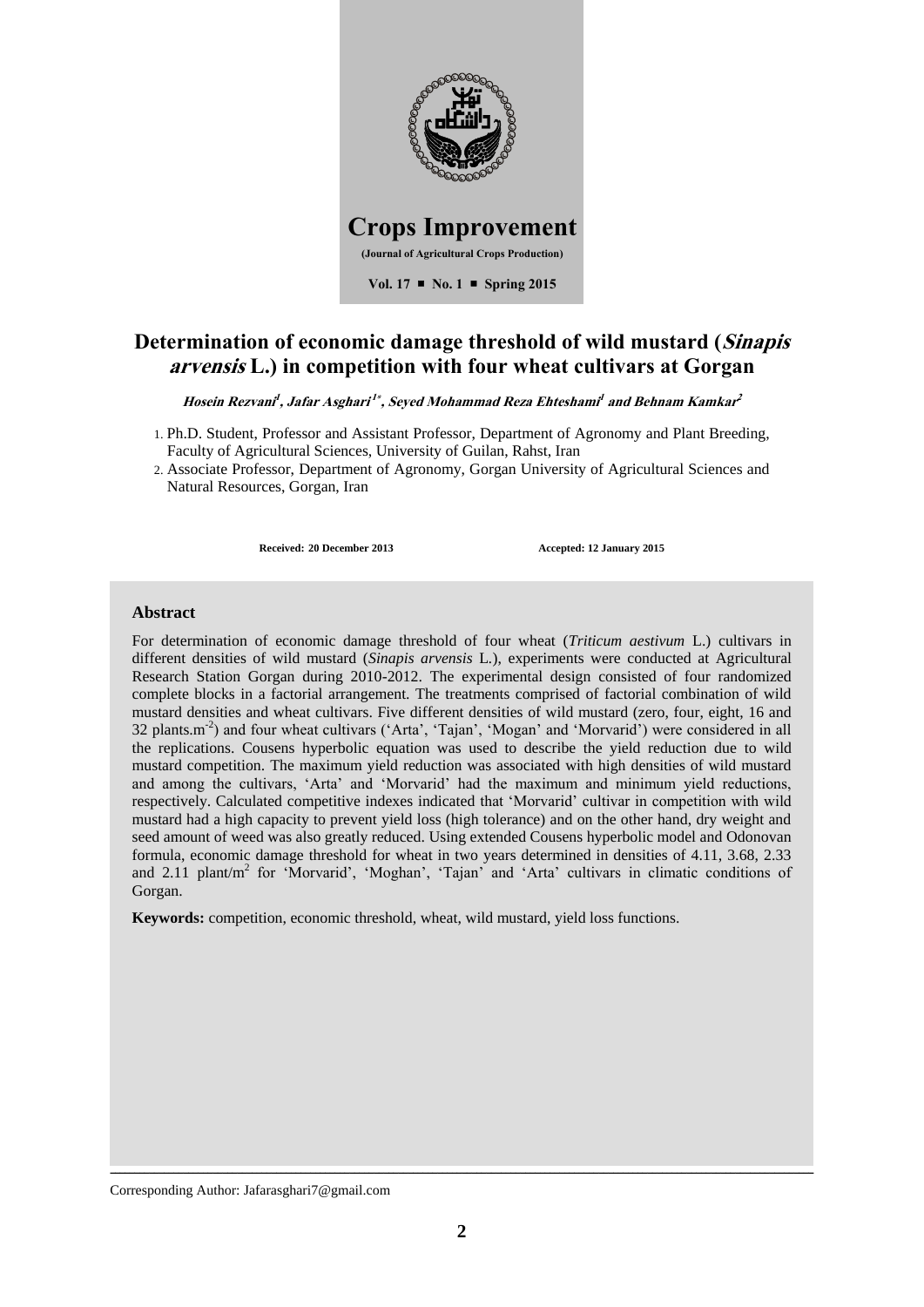

## **Effect of cadmium on concentration of copper, iron, manganese and zinc in shoot of different cultivars of wheat**

#### **Iman Javadzarin and Babak Motesharehzadeh**

Former M.Sc. Student and Associate Professor, Department of Soil Science, College of Agriculture and Natural Resources, University of Tehran, Karaj, Iran

**Received: 19 May 2014 Accepted: 9 December 2014**

### **Abstract**

The aim of this research was to evaluate the average concentrations of micronutrients including: Copper (Cu), Iron (Fe), Manganese (Mn) and Zinc (Zn) in the shoots of different cultivars of wheat in stem elongation stage in a soil contaminated with cadmium (Cd). The treatments consisted of three levels of Cd (0 (as control, Cd<sub>0</sub>), 40 (Cd<sub>40</sub>) and 80 (Cd<sub>80</sub>) mg Cd/kg soil) and fourteen different cultivars of wheat ('Bahar', 'Alvand', 'Niknezhad', 'Pishtaz', 'Azadi', 'Shahriyar', 'Pishgam', 'Marvdasht', 'Parsi', 'Sivand', 'Shiraz', 'Omid', 'Roshan' and 'Navid'), respectively. The results showed the effect of Cd on concentrations of micronutrients were highly significant. Cu concentration was decreased in shoot of all studied cultivars, as levels of Cd were increased. Except two cultivars ('Pishgam' and 'Omid') which showed an increase in Fe concentration in Cd<sub>40</sub> comparing with control, Fe concentration was decreased in other cultivars. Most and least Cd concentration in  $Cd_{40}$  was recorded by Niknezhad (7 mg/kg DW) and Parsi (2 mg/kg DW), respectively. Also, most and least Cd concentration in  $Cd_{80}$  was observed in 'Pishgam' (20 mg/kg DW) and 'Navid' (6 mg/kg DW). Generally, 'Niknezhad' and 'Pishgam' had the highest reliability of cadmium uptake. Also the lowest reliability of cadmium uptake was observed about 'Parsi' and 'Navid'.

**Keywords:** food safety, heavy metals, micronutrients, toxicity.

Corresponding Author: moteshare@ut.ac.ir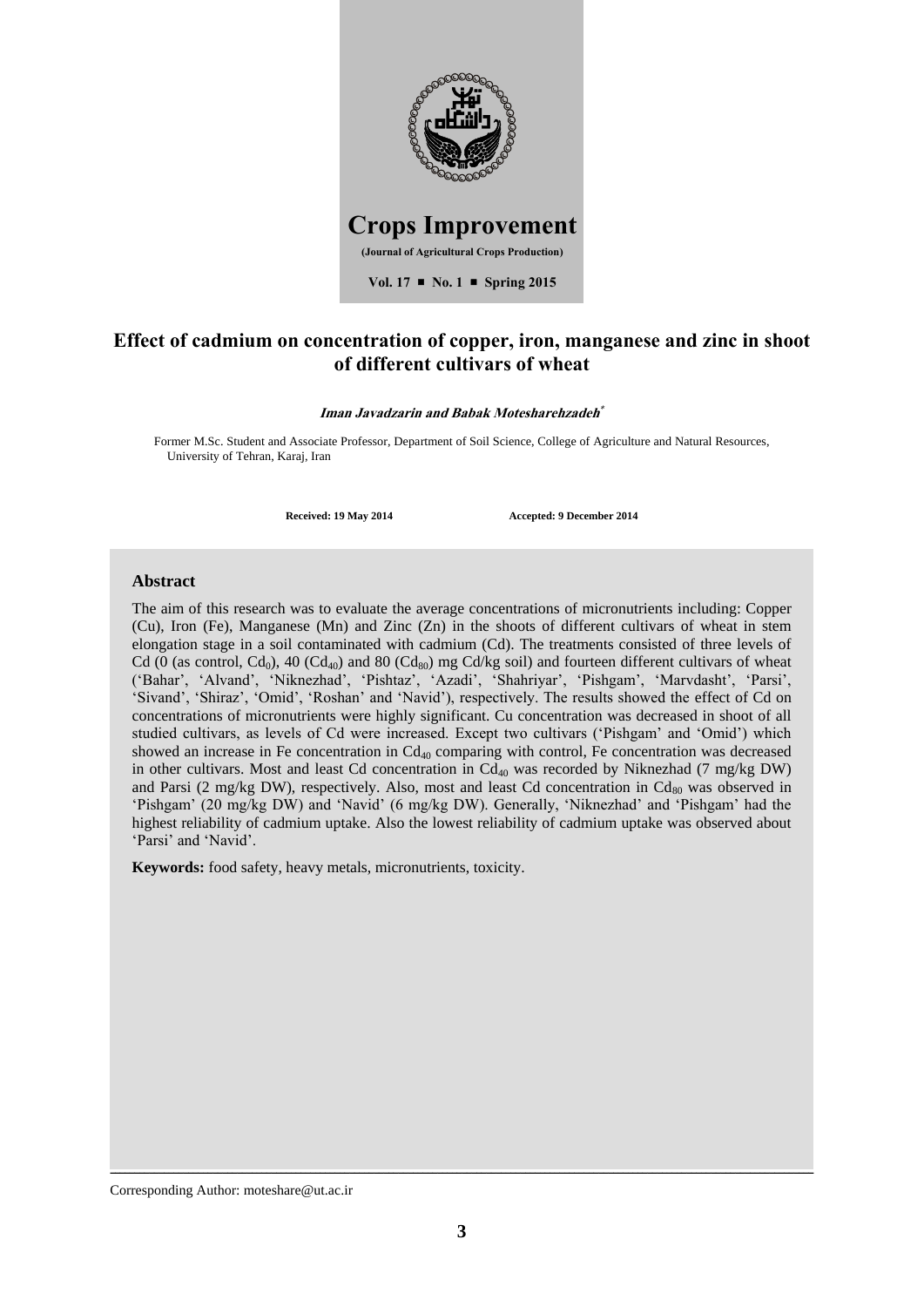

## **Investigation of energy balance in castor bean cultivation in Varamin county for biodiesel production**

**Arefeh Razzaz 1 , Majid AghaAlikhani 2 , Barat Ghobadian 3 , Behnam Zand 4 and Sayyed Mohammad Safyeddin Ardabili 3**

- 1. Ph.D. Student, Department of Agronomy, Faculty of Agriculture, Tarbiat Modares University, Tehran, Iran
- 2. Associate Professor, Agronomy Department, Faculty of Agriculture, Tarbiat Modares University, Tehran, Iran
- 3. Associate Professor and Ph.D. Student, Biosystems Engineering Department, Faculty of Agriculture, Tarbiat Modares University, Tehran, Iran
- 4. Assistant Professor, Agronomic and Horticultural Research Division, Agriculture and Natural Resources Research Center, Tehran, Iran

**Received: 01 February 2014 Accepted: 06 December 2014**

## **Abstract**

Castor bean (*Ricinus communis* L.) with a capability to withstand harsh conditions, low nutritional needs,

50 percent of oil content and high- quality, is one of the best crop used to produce biodiesel. The first step toward introduction and widespread cultivation of this crop is to investigate the energy balance for its cultivation. To do so, energy input (include renewable and nonrenewable) and output were calculated through an examination of all inputs during two consecutive years of cultivation (2012-2014) in Varamin county in Tehran province. Energy indicators were also assessed. Result showed Indirect, non-renewable sources of energy with 59.68 and 80.86 percent of 11245.64 MJ energy consumption, comprise the major part of the consumable energy in castor bean cultivation. Moreover, among inputs fertilizers and pesticides with the share of 55.26 percent of the total consumable energy considered as the highest energy inputs. Fuels with the share of 21.28 percent formed placed at the second rank of consumable energy. Energy use efficiency in seed production was calculated to be 3.81, which is a considerable amount when compared with other crops used to produce biodiesel. Therefore, in order to expand the cost efficient and mechanized system of castor production, breeding of the current local ecotypes is recommended.

**Keywords:** bioethanol, biofuels, energy, input, net gain, output.

Corresponding Author: maghaalikhnai@modares.ac.ir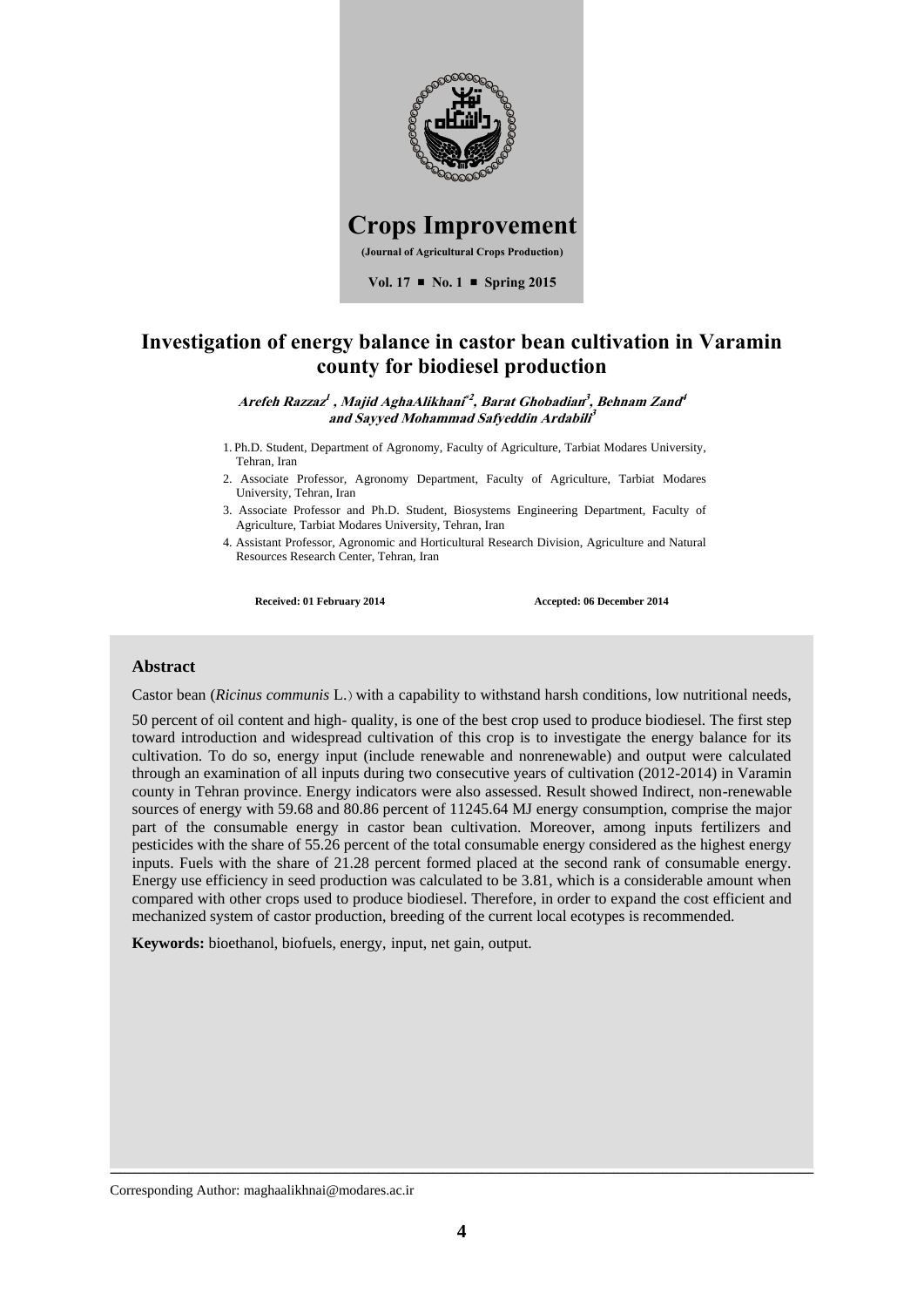

# **Effect of glycine betaine on chilling tolerance of cucumber seedlings**

**Forough Saydpour 1 , Mohammad Sayyari 2 and Fardin Ghanbari 1**

1. M.Sc. Students, Department of Horticulture, College of Agriculture, University of Ilam, Ilam

2. Assistance Professor, Department of Horticulture, College of Agriculture, University of Bu-Ali Sina, Hamedan, Iran

**Received: 03 March 2013 Accepted: 25 June 2014**

### **Abstract**

Glycine betaine (GB) is one of the osmotic plant-protecting members that accumulate in response to abiotic stresses. An experiment was, therefore, conducted to test whether GB application at various concentrations (0, 10, 20 and 30 mM) through seed soaking or foliar spray methods would protect cucumber seedlings, subjected to chilling stress. At two true leave stages, after GB treatment, the seedlings were exposed to chilling six h/day at 3<sup>o</sup>C for 6 days. Results showed that GB pre-treatment improved growth parameters of seedlings subjected to chilling stress and provided significant protection against chilling stress compared to non-GB-treated seedlings. GB prevented chilling injuries with increasing chlorophyll, proline content and antioxidant activities and decreasing electrolyte leakage, malondialdehyde and hydrogen peroxide content. The highest cold tolerance was obtained with 20 and 30 mM GB application and seed soaking method provided better protection compared to foliar spray method.

**Keywords:** antioxidant activity, electrolyte leakage, *Hydrogen peroxide*, *Malondialdehyde*, proline content.

Corresponding Author: m.sayyari@basu.ac.ir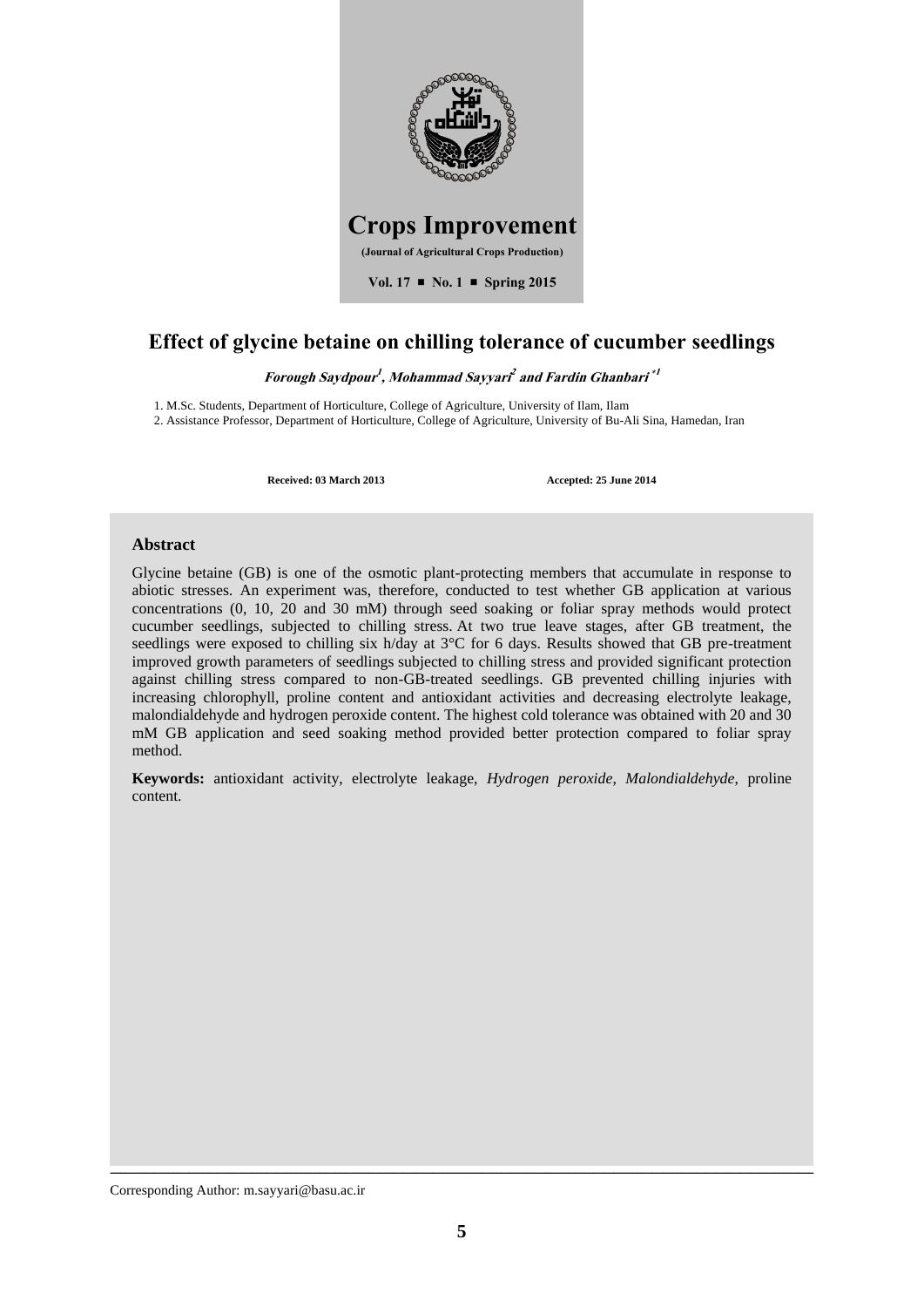

# **Evaluation of insect's fauna diversity and agronomical yield, in intercropping coriander (Coriandrum sativum L.) and faba bean (Vicia faba L.)**

**Orooj Valizadegan**

Assistant Professor, Department of Plant Protection, Faculty of Agriculture, University of Urmia, Urmia, Iran

**Received: 25 January 2014 Accepted: 3 June 2014**

### **Abstract**

In order to evaluate the density, population and insect fauna diversity and agronomical yield in intercropping faba bean (*Vicia faba* L.) and coriander (*Coriandrum sativum* L.), a field experiment was conducted based on a randomized complete block design with three replications at the farm located in Nagadeh, West Azerbaijan province, Iran during growing season in 2012-2013. Treatments included 75 percent faba bean + 25 percent coriander, 50 percent faba bean + 50 percent coriander, 25 percent faba bean + 75 percent coriander and their monoculture. Results showed that the maximum population of pest obtained under monoculture, while the maximum population of biological predators was observed under 50 percent faba bean + 50 percent coriander, respectively. The highest seed yield and biological yield of faba bean were obtained in monoculture and the lowest grain yield and biological yield were achieved in 75 percent faba bean + 25 percent coriander, respectively. The results showed that the maximum seed yield and biological yield of coriander were obtained at monoculture, and the minimum seed yield and biological yield of coriander were achieved in 75 percent faba bean + 25 percent coriander, respectively. There was no significant difference between treatments in the essential oil percentage but the highest essential oil yield was higher than other treatments. The highest (1.58) and the lowest LER (1.40) values was obtained from 75 percent faba bean + 25 percent coriander and 50 percent faba bean + 50 percent coriander, respectively.

**Keywords:** biological predators, essential oil, land equivalent ratio, pest, shannon-wiener index.

Corresponding Author: valizadegan@gmail.com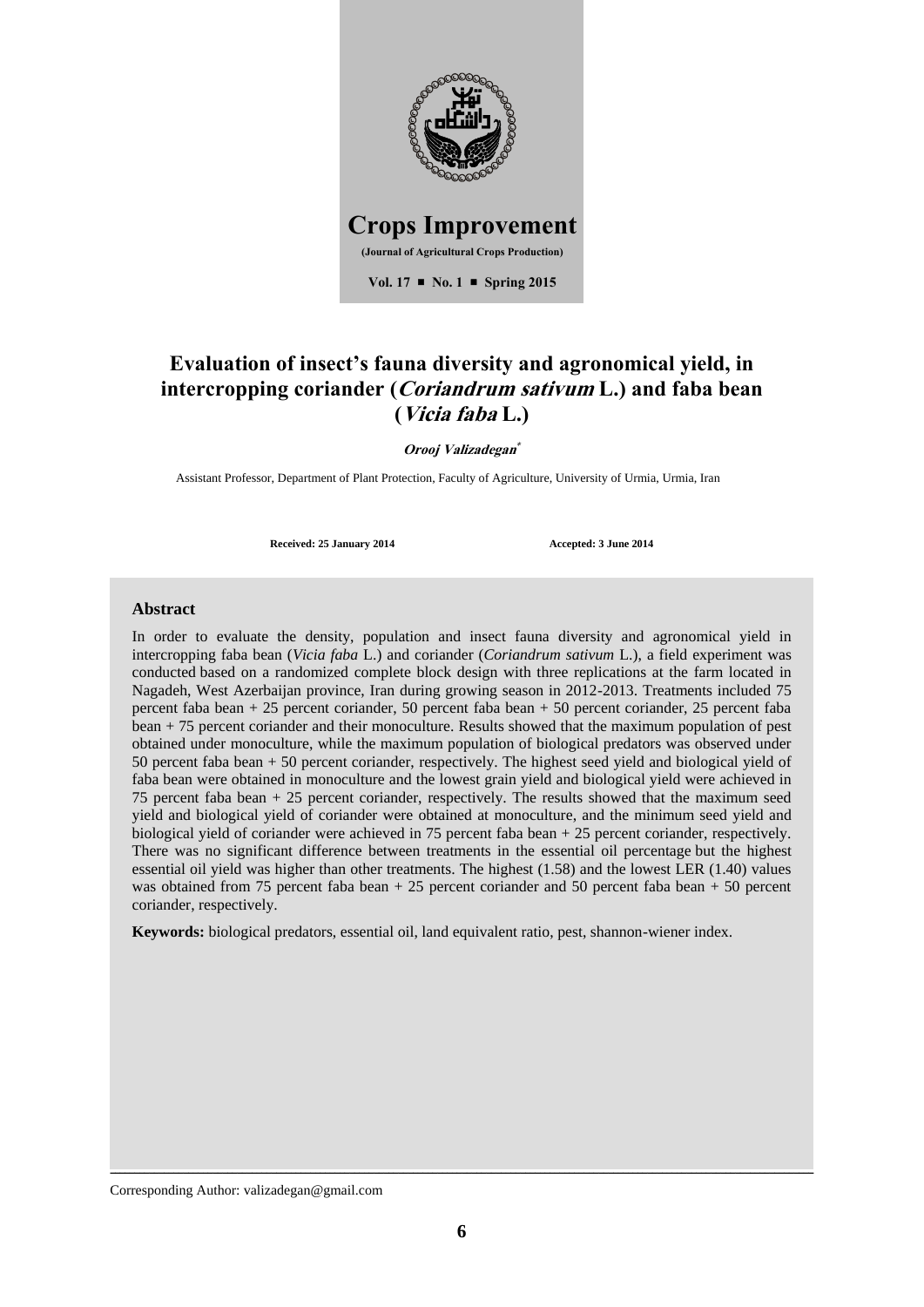

# **Effect of preharvest application salicylic acid on physicochemical characteristics of apricot (Prunus armeniaca L.) fruits cv. 'Shamlou' during storage**

Gasem Sartip<sup>\*</sup> and Jafar Hajilou

Former M.Sc. Student and Associate Professor, Department of Horticultural Science, Faculty of Agriculture, University of Tabriz, Tabriz, Iran

**Received: 2 February 2014 Accepted: 22 July 2014**

### **Abstract**

To determine the effects of pre-harvest salicylic acid (SA) treatments on postharvest life and quality of apricot fruits, four different concentrations (one, 1.5, three and 4.5 mM) were applied six days before harvesting of apricot fruits cv. 'Shamlou'. Fruits harvested at commercial maturity stage and stored at 2ºC with 90 percent RH on the same day for a period of three weeks. The fruit was evaluated for weight loss, flesh firmness, total soluble solid (TSS) contents, titratable acidity (TA), ascorbic acid contents, total phenolic contents and total flavonoids in treated and nontreated fruits. Results showed that salicylic acid treatments significantly exhibited weight loss and flesh firmness compared with control. At the end of storage, the highest ascorbic acid content and total phenolic content was observed in 4.5 mM SA treated fruits. The highest flesh firmness, titratable acidity and flavonoids were observed at three mM SA treated fruits and at the end stage of storage. The lowest weight loss, TSS and pH were recorded at 3mM SA treated fruits.

**Keywords:** flesh firmness, postharvest life, total flavonoids, total phenolic, weight loss.

Corresponding Author: g.sartip@yahoo.com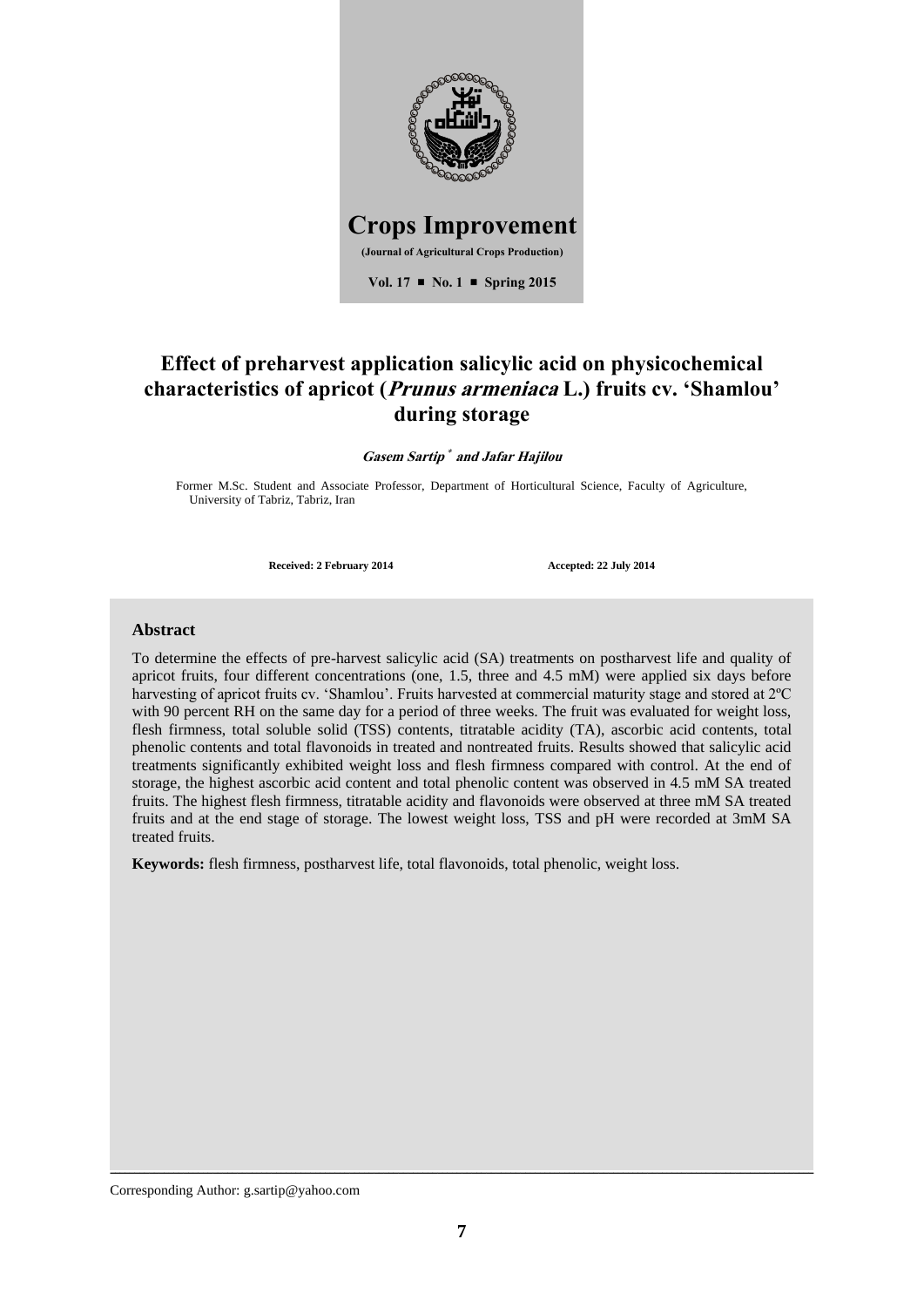

## **Effects of fertilizer treatments on yield quantity and quality of coriander**

**Asma Bastami 1 , Majid Majidian 1 , Gholam Reza Mohsenabadi 1 and Davood Bakhshi 2**

1. Former Graduate Student and Assistant Professors, Department of Agronomy and Crops Breeding, Faculty of Agricultural Sciences, University of Guilan, Rasht, Iran

2. Associate Professor, Department of Horticultural Sciences, Faculty of Agricultural Sciences, University of Guilan, Rasht, Iran

**Received: 6 May 2014 Accepted: 24 September 2014**

## **Abstract**

To investigate the effects of mycorrhizal fungi, phosphatic biofertilizer and manure application on yield and quantitative and qualitative criteria of coriander an experiment was conducted at Khoramabad during growing season of 2013. The experiment design was applied as factorial layout based on a randomized complete block design with 18 treatments and three replications. The factors were mycorrhizal inoculation in two levels (non-inoculation and inoculation), phosphate biofertilizer in three levels (zero, 35 and 70 kg/ha) and manure in three levels (10, 20 and 30 ton/ha). Result indicated that mycorrhizal inoculation and phosphate biofertilizer had significant (one percent) effects on plant height, inflorescence number per plant, 1000 seed weight, seed yield, biomass yield, essential oil and essential oil yield of coriander. Mean comparison showed that the highest effects among factors were obtained by mycorrhizal inoculation on all parameters. The highest seed yield  $(1780.67 \text{ kg/ha})$ , biomass yield  $(3831.7 \text{ kg/ha})$  and essential oils (0.4 percent) were obtained of inoculation with mycorrhiza, consumption of 70 kg/ha phosphate biofertilizer and 20 ton/ha manure and they were 80, 51 and 135 percent more efficient than chemical control, respectively. Positive and synergistic interactions were obtained between mycorrhizal inoculation  $\times$  phosphate biofertilizer on seed yield.

**Keywords:** biofertilizer, coriander, essense, manure, mycorrhiza.

Corresponding Author: ma\_majidian@guilan.ac.ir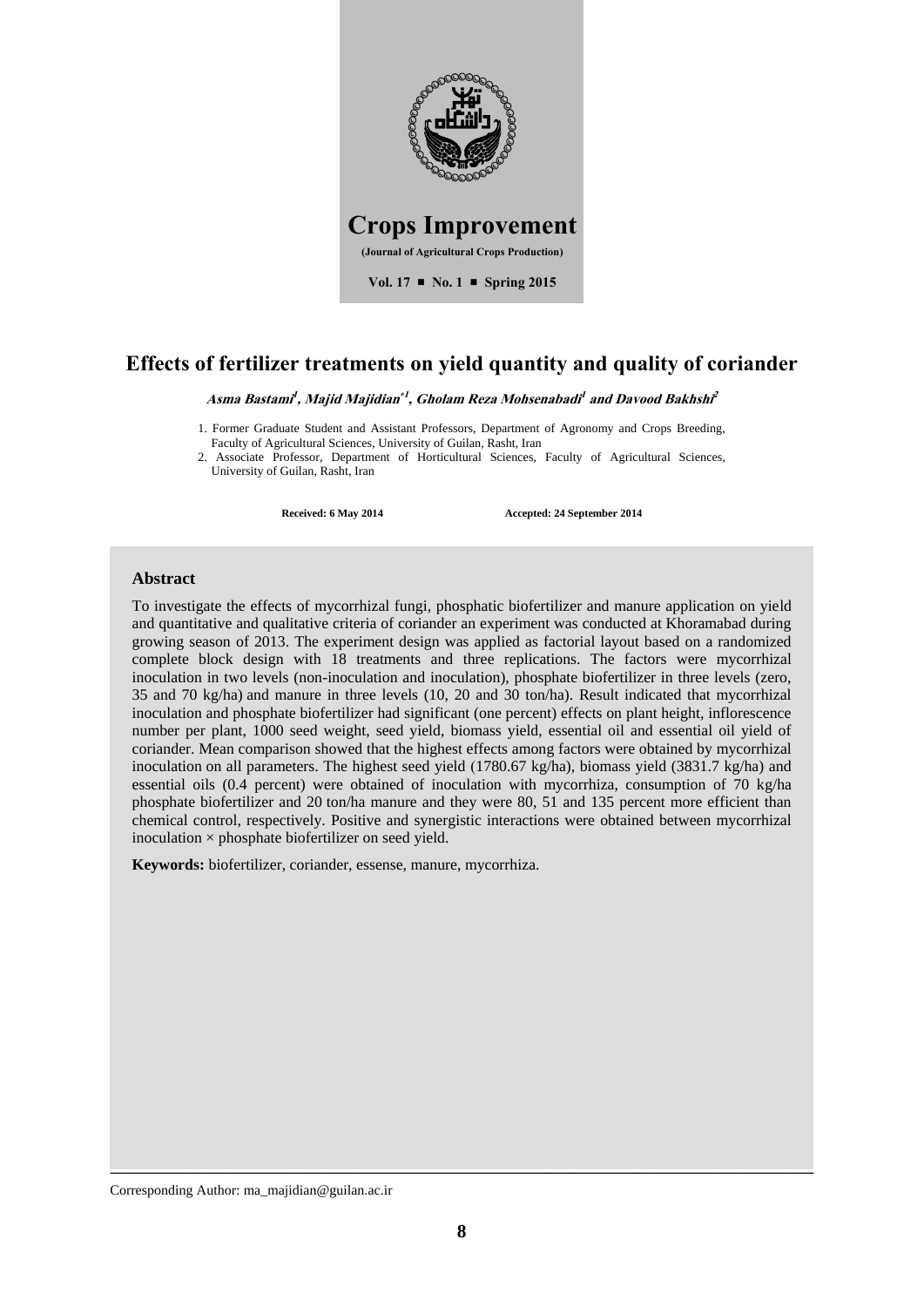

## **Effects of zinc application and biofertilizers on nodulation, yield and some growth characterstics of soybean**

#### **Raouf Seyed Sharifi**

Associate Professor, Department of Horticulture, College of Agricultural, University of Mohaghegh Ardabili, Iran

**Received: 15 March 2013 Accepted: 3 September 2014**

### **Abstract**

To study the effects of nano-zinc oxide and seed inoculation with brady rhizobium and plant growth promoting rhizobacteria on yield and some agronomic traits of soybean, a factorial experiment based on randomized complete block design with three replications was conducted in 2013 at the research farm of the Islamic Azad University, Ardabil Branch. Treatments were foliar application of nano-zinc oxide at four levels (zero, 0.3, 0.6 and 0.9 gr/litr) and seed inoculation with *brady* rhizobium and plant growth promoting rhizobacteria at five levels (without inoculation as control, seed inoculation with *brady Rhizobium japanicum*, seed inoculation with *brady* rhizobium *R. japanicum* + *Azosprillum* lipoferum strain OF, seed inoculation with *brady Rhizobium japanicum* + *Psedomonas putida* strain 41, seed inoculation with *brady Rhizobium japanicum* + *Azosprillum lipoferum* + *Psedomonas putida*. The results showed that maximum of plant height, grain 100 weights, the number of nodules per plant and grain yield, total dry matter (530 gr/m<sup>2</sup>), crop growth rate (9.48 gr/m<sup>2</sup>.day) and relative growth rate (0.1  $gr/gr.day$ ) were obtained at foliar application of 0.9 gr/litr nano-zinc oxide + seed inoculation with rhizobium + *Azosprillum* + *Psedomonas* and the least of these indices were obtained at without foliar application of nano-zinc oxide + seed inoculation. It seems that using 0.9 gr/lit of nano-zinc oxide  $\times$  seed inoculation with rhizobium and PGPR could increase the grain yield and some agronomic traits of soybean and can be recommended to the growers.

**Keywords:** nano-zinc oxide, PGPR, rhizobium, seed inoculation, soybean.

Corresponding Author: raouf\_ssharifi@yahoo.com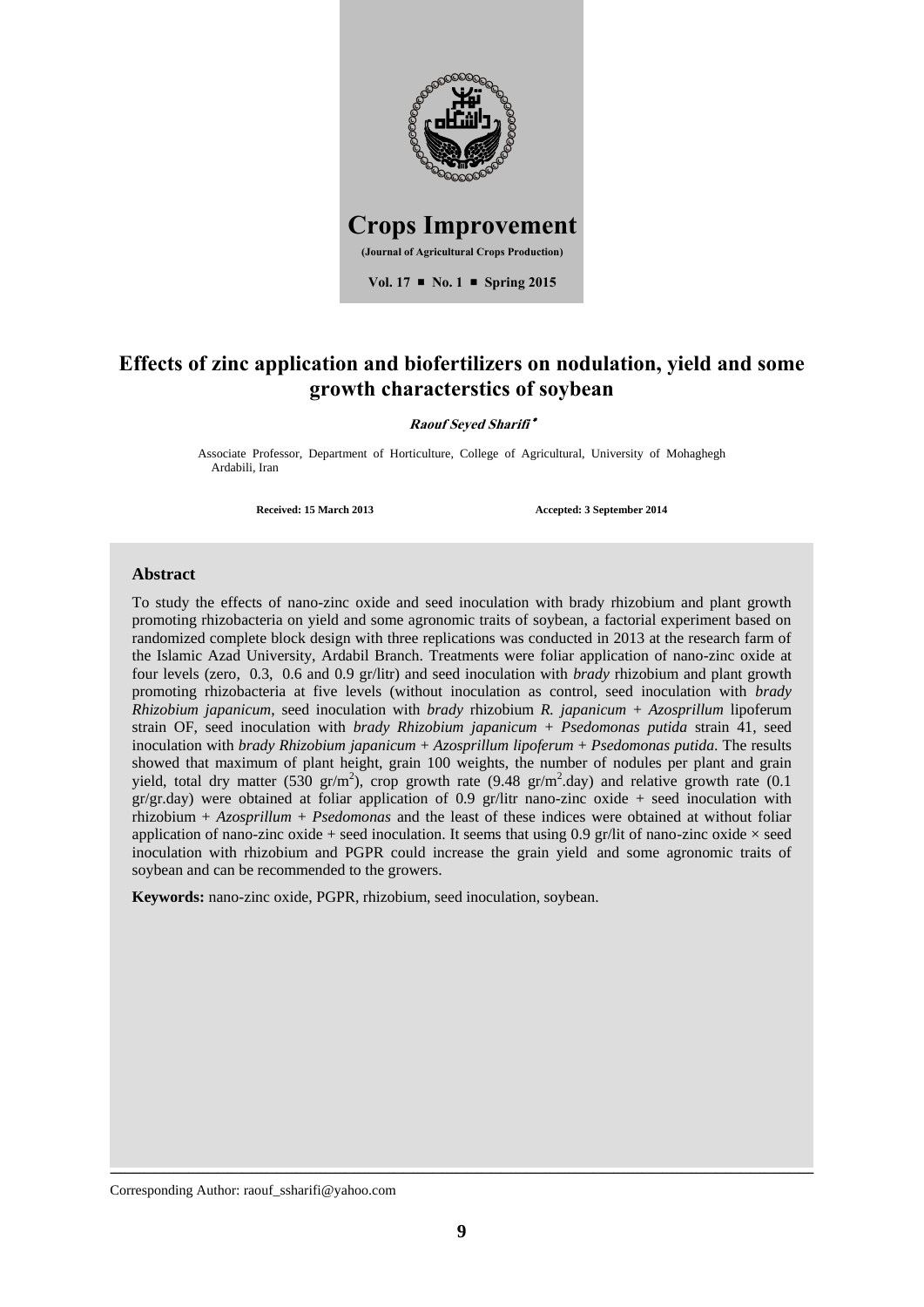

# **Effect of some Amino acids on increasing of the microtuberization potato (cv. Agria)**

**Yalda Ghazi Vakili, Alireza Motallebi Azar, Fariborz Zare Nahandi and Naser Mahna**

M.Sc. Student, Associate Professor and Assistant Professors, Department of Horticultural Sciences, Faculty of Agriculture, University of Tabriz, Tabriz, Iran

**Received: 01 March 2014 Accepted: 13 June 2014**

#### **Abstract**

Due to the importance of production and propagation of virus-free potato plants, some of the factors involved in the propagation of potato (plantlet production and virus-free *in vitro* microtuberization) has been studied. In most reports, adding a mixture of amino acids play an important role in plant tissue culture and development of the explants in many cases increase. This experiment was conducted in a completely randomized design with three replications to investigate the effects of glutamine, arginine, asparagine, cysteine and their combinations on microtuberization of potatoes. Lateral buds from in vitro shoots were cultured on MS medium under sterile conditions. Cultures were kept in constant darkness and temperatures of 17±2°C in a germinator. During the first month of culture microtuberization rate and after two months other microtuberization traits such as microtubers weight was measured. Analysis of variance showed that all traits except microtuber without rest were significantly affected by four amino acids. In this study, arginine in combination with asparagine had a positive role in improving the most important characteristics such as weight and microtuberization rate.

**Keywords:** arginine, asparagine, dormancy, microtuberization rate, weight of microtuber.

Corresponding Author: fzaare@gmail.com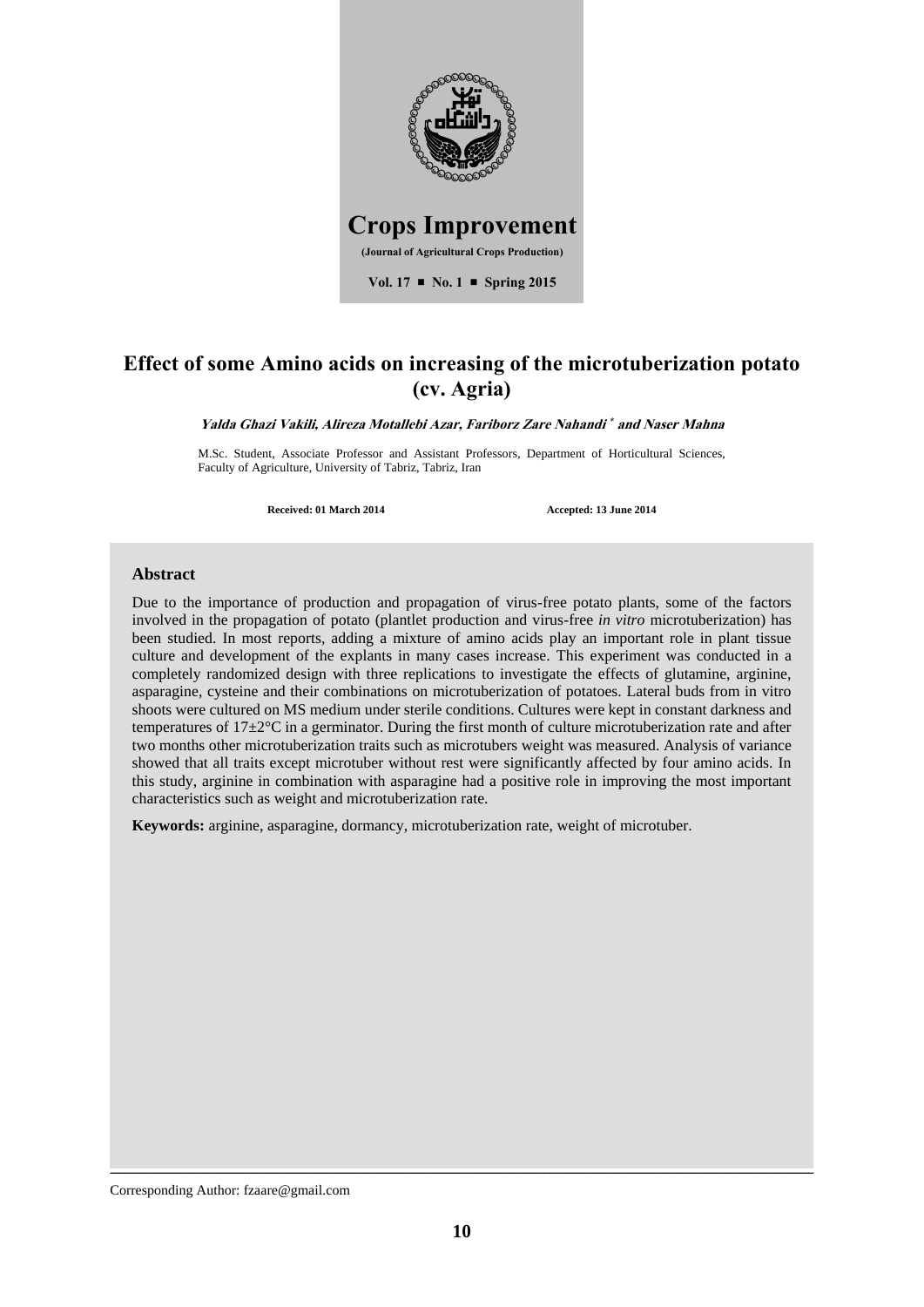

## **The role of planting date, foliar application of benomyl fungicide and potassium silicate in increasing seed quality of soybean cv. Williams**

**Morteza Gorzin <sup>1</sup> Farshid Ghaderi-Far 2 , Mohammad Monyan Ardestani 2 , Ebrahim Zeinali 2 and Seyed Esmaeil Razavi 1**

1. M.Sc. Student and Instructor, College of Plant Production, Gorgan University of Agricultural Science and Natural Resources, Gorgan, Iran

**Received: 01 September 2014 Accepted: 11 December 2014**

### **Abstract**

This study was conducted to investigate the effects of planting date, foliar application of benomyl fungicide and potassium silicate in improving the quality of soybean (cv. Williams) seed in Gorgan during 2011 and 2012. In the first year (2011), the experimental treatments were including planting dates (April 20, May 13, June 3, June 29 and July 22) and foliar application of benomyl fungicide (used at  $R_3$  +  $R<sub>6</sub>$  or unused) and in the second year (2012) were including planting dates (May 1 and July 7), foliar application of benomyl fungicide, silicon (Si) and silicon + benomyl. Water-soluble potassium silicate as silicon supply, in three stages ( $V_6$ ,  $R_1$  and  $R_4$ ), at the concentration of 40 grams per liter was sprayed on the leaves. The results showed that an increase in air temperature during seed filling period  $(R_5-R_7)$  in the early planting dates is the most important factor in reducing seed quality. Also, a significant negative correlation was observed between seed infection by *Phomopsis* sp. and *Nigrospora* sp. and seed germination and vigor. Delayed planting by reducing the temperature during seed filling period and seed infection by this pathogenic fungi, increased seed quality. Foliar application of benomyl fungicide and potassium silicate by reducing seed infection by pathogenic fungi, improved the quality of soybean seeds. Thus, the delay in planting of precocious cv. Williams, foliar application of potassium silicate and benomyl fungicide in reproductive stages can be advised as the strategies to enhance the seed quality of this cultivar to the farmers and seed producers in Gorgan.

**Keywords:** fungicide, *Phomopsis* sp., potassium silicate, seed quality, temperature.

Corresponding Author: Gorzin.agron@gmail.com

<sup>2.</sup> Research Assistant Professor, M.Sc. Student and Assistant Professor, Department of Agronomy, College of Plant Production, Gorgan University of Agricultural Science and Natural Resources, Gorgan, Iran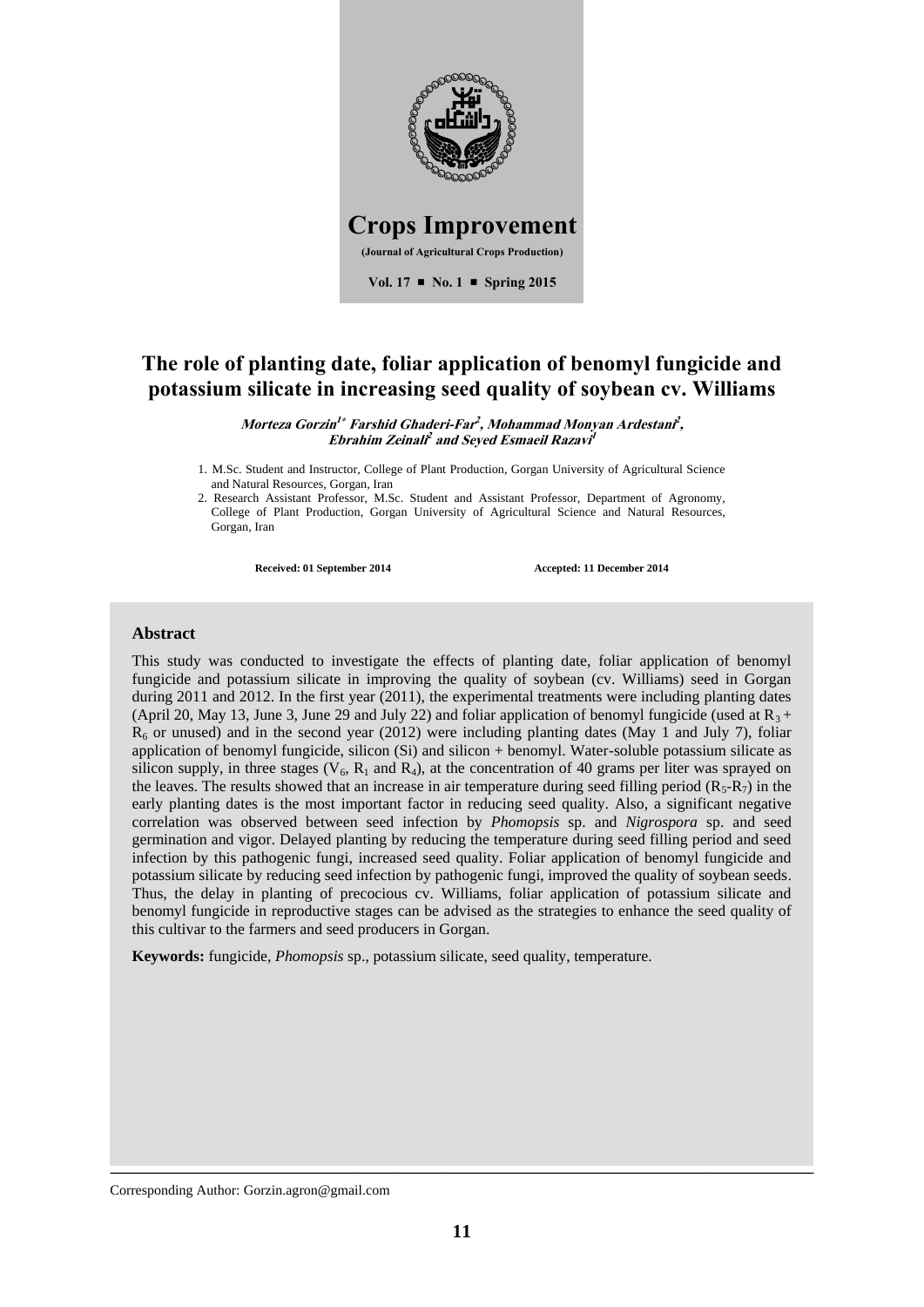

# **Evaluation the effect of nono-iron fertilizer in compare to iron chelate fertilizer on qualitative and quantitative yield of saffron (Crocus sativus L.)**

**Saeideh Maleki Farahani and Mahdi Aghighi Shahverdi**

Assistant Proffessor and Ph.D. Student, Department of Crop Production and Plant Breeding, Faculty of Agricultural Science, Shahed University, Tehran, Iran

**Received: 10 May 2014 Accepted: 11 December 2014**

#### **Abstract**

To evaluate the effect of nano-iron chelate and also to make a comparison with effect of EDDHA iron chelate on saffron, an experiment was conducted as factorial based on a randomized complete block design with six treatments and three replications in Shahed University, Tehran in 2011 and 2012. Treatments included iron fertilizer (Nano chelate and common chelate) in three levels (zero, 450 and 900 g/ha iron). The results showed that all traits except carotenoid, chlorophyll a concentration and leaf width affected by type and amount of iron fertilizer or their interaction. Saffron yield increased by both iron sources (about 50 percent). Application of 10 kg/ha of nano-iron chelate fertilizer, increased dry stigma yield, fresh flower weight, flower number, leaf number, main corm diameter and total corm weight of saffron compared to control though they were in some cases two times compared to control. Totally, results indicated more effectiveness of nano-iron at five kg/ha nano iron chelate fertilizer and 10 kg/ha common iron chelate fertilizer had the same effects on most of the traits. It seems that soil Fe deficiency and nano chelate efficacy in slow releasing may lead to saffron yield increment.

**Keywords:** corm, crocin, picrocrocin, saffron, stigma yield

Corresponding Author: maleki@shahed.ac.ir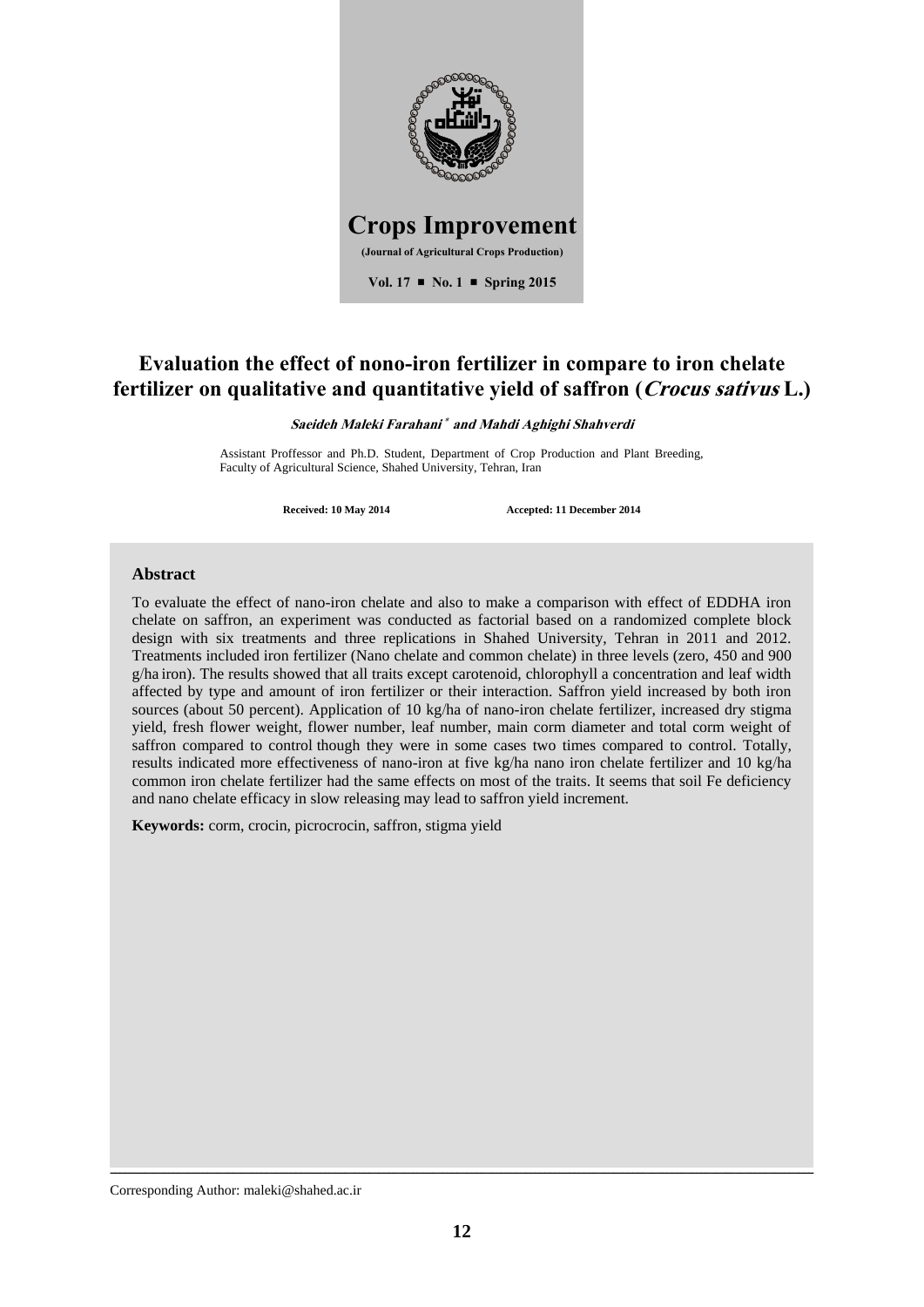

## **Effect of nano titanium oxide, nano zinc and multiwall carbon nano tube on yield and yield components of green gram (Vigna radiata)**

**Mahmoud Reza Tadayon\* and Saeid Norouzi** 

Associate Professor and M.Sc., Department of Agronomy, Faculty of Agriculture, Shahrekord University, Shahrekord, Iran

**Received: 05 May 2014 Accepted: 11 December 2014**

## **Abstract**

Effect of nano titanium oxide, nano zinc and multiwall carbon nano tube on yield and yield components of green gram was carried out in Kohkiloyeh-Boyrahmad province, Iran with 30 degrees 45'N and 50 degrees 44' in 2013 growing seasons. The experiment was arranged as factorial in a completely randomize block design with three replications, treatments including: four concentrations (zero, 50, 100 and 200 mg/l) of above nano particles, were spraying on green gram plants at 4-2 leaf, 8-6 leaf stages and pod stage. The results showed all of nano particle treatments had significant effect on some yield components of green gram plants. Concentrations of multiple carbon nano tube at 50, 100 and 200 mg/l had significant effect on number of pod/plant, seed thousand weight and biological yield, also nano titanium oxide at 50 mg/l had positive effect on grain yield. The harvest index, the number of grain/pod and seed protein percent was higher under 50 and 200 mg/l of nano zinc treatments. In conclusion, the spraying of 50 mg/l of above nano particles had the highest effect on yield and its components of green gram.

**Keywords:** green gram, nano particles, protein percent, yield.

Corresponding Author: Mrtadayon@yahoo.com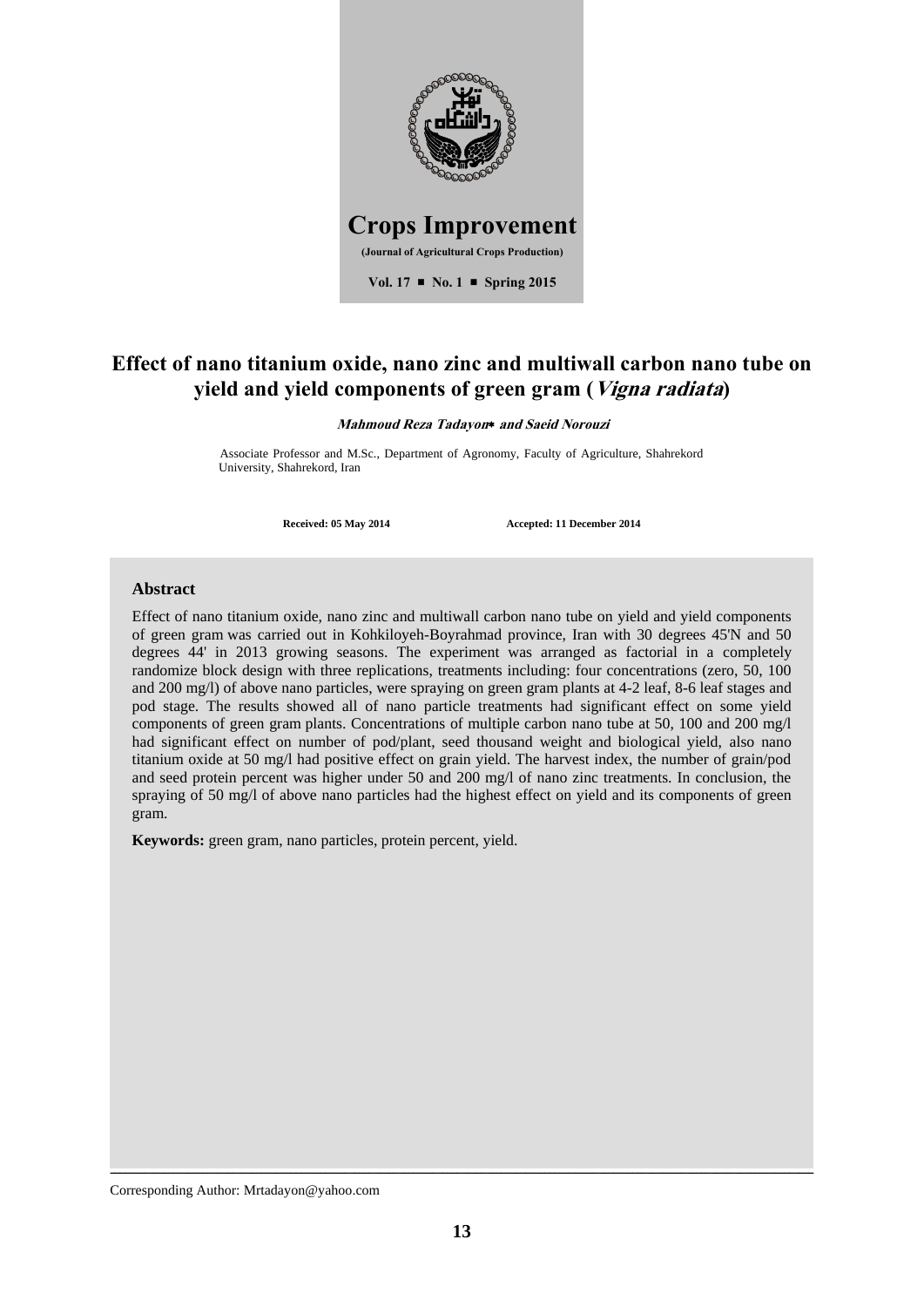

## **Evaluation of relay intercropping of sunflower (Helianthus annuus L.) and faba bean (Vicia faba L.) on their yield and land use efficiency**

*Esmaeil Rezaei- Chiyaneh , Sorour Khorramdel<sup>2</sup> and Parisa Garachali<sup>3</sup>*

1. Assistant Professor, Department of Medicinal Plants, Faculty of Agriculture, Shahid Bakeri Higher Education Center of Miandoab, University of Urmia, Urmia, Iran and Department of Agronomy, Faculty of Agriculture, Payamenoor University of Nagadeh, Nagadeh, Iran

2. Assistant Professor, Department of Agronomy and Plants Breeding, Faculty of Agriculture, Ferdowsi University of Mashhad Mashhad, Iran

3. M.Sc. Student, Department of Agronomy, Faculty of Agriculture, Payamenoor University of Nagadeh, Nagadeh, Iran

**Received: 16 March 2014 Accepted: 17 June 2014**

### **Abstract**

To evaluate the yield components, yield and land equivalent ratio affected by relay intercropping of sunflower (*Helianthus annuus* L.) with faba bean (*Vicia faba* L.), a field experiment was arranged based on a randomized complete block design with three replications at the Agricultural Research Station Payamenoor University of Nagadeh, Iran during growing reason of 2012-2013. The treatments included row intercropping (one row of sunflower + one row of faba bean), strip intercropping (two rows of faba bean + four rows of sunflower, four rows of faba bean + two rows of sunflower, three rows of faba bean + three rows of sunflower) and monoculture faba bean and sunflower. The results indicated that the relay intercropping patterns had significant effect on studied traits of sunflower and faba bean (except number of seed per pod of faba bean). The highest seed yield of sunflower (4140 kg/ha) and faba bean (2567.33 kg/ha) were obtained from row intercropping and the lowest seed yield of sunflower (3136.67 kg/ha) and faba bean (1957 kg/ha) were obtained in their monoculture. The oil percentage of all intercropping treatments was higher than monoculture. The maximum land equivalent ratio (1.85) and actual yield loss (1.74) were calculated in row intercropping and the highest intercropping advantage (1.25) was achieved in four rows of faba bean + two rows of sunflower. The results showed that the use of relay intercropping results in better utilization of environmental resources and increased crop production compared to monoculture of the same species.

**Keywords:** actual yield loss, intercropping advantage, land equivalent ratio, oil percentage, seed yield.

Corresponding Author: e.rezaeichiyaneh@urmia.ac.ir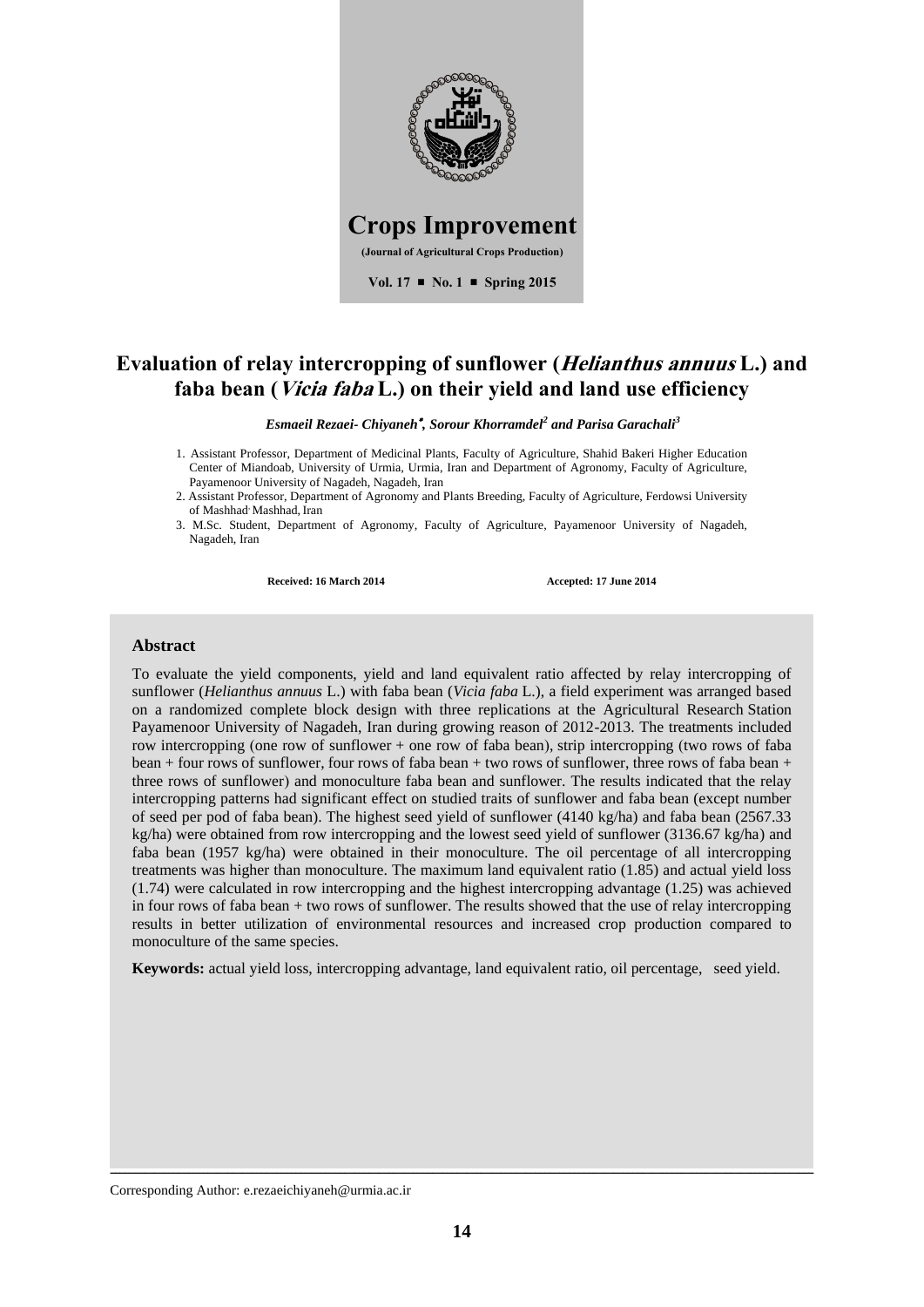

# **Effect of salinity stress on growth characteristics and concentrations of nutrition elements in almond 'Shahrood 12', 'Touno' cultivars and '1-16' genotype budded on GF<sup>677</sup> rootstock**

**Ali Momenpour, Davod Bakhshi 1 , Ali Imani 2 ,Hamed Rezaie 3**

1. Ph.D. Student and Associate Professor, Department of Horticulture, Faculty of Agriculture, University of Guilan, Rasht, Iran

2. Associate Professor, Department of Horticulture Reasearch, Seed and Plant Improvement Institute, Karaj, Iran

3. Asistant Professor, Department of Reclamation Research, Soil and Water Research Institute, Iran

**Received: 5 April 2014 Accepted: 18 May 2014**

### **Abstract**

The types of scion-rootstock compound and level of salinity affect on growth characteristics and concentration of nutrition elements of almond leaves and roots. In order to evaluate the effect of salinity stress on vegetative traits and concentration of nutrition elements of leaves and roots almond genotypes, a experiment was carried out with two factors; cultivar in four levels including 'Shahrood 12', 'Touno', '1- 16' budded on GF<sub>677</sub> rootstock and GF<sub>677</sub> and water salinity in five levels including zero, 1.2, 2.4, 3.6 and 4.8 g/l of sodium chloride salt (with the electrical conductivity of 0.5, 2.5, 4.9, 7.3 and 9.8 ds/m, respectively). The result showed that with increasing salinity concentration, branch height, branch diameter, and number of produced leaves and percentage of green leaves have been reduced but percentage of necrotic leaves and percentage of downfall leave were increased. The result showed that in the total genotypes studied, the highest rate of Na<sup>+</sup> (2.12%), Cl<sup>-</sup> (4.94%), ratio Na<sup>+</sup>/K<sup>+</sup> (2.03%), ratio  $\text{Na}^+\text{/Ca}^{++}$  (1.92%), ratio Na<sup>+</sup>/Mg<sup>++</sup> (6.81%), ratio Na<sup>+</sup>/P (14.07%), and the lowest rate of Ca<sup>++</sup> (1.06%),  $Mg^{++}$  (0.33%), P (0.146%),  $Zn^{++}$  (32.7 ppm),  $Cu^{++}$  (9.33 ppm), in leaves was observed in treatment 9.8 ds/m of NaCl. The result showed that type of scion was affected in obstruction of Na<sup>+</sup> absorption by the roots and their transported to leaves. In the total level of salinity studied, 'Shahrood 12' was the lowest rate of Na<sup>+</sup>, Cl<sup>-</sup>, ratio Na<sup>+</sup>/K<sup>+</sup>, ratio Na<sup>+</sup>/Ca<sup>++</sup>, ratio Na<sup>+</sup>/Mg<sup>++</sup>, ratio Na<sup>+</sup>/P and the highest ratio Cl<sup>-</sup>/ Na<sup>+</sup>. Also, this cultivar can tolerate high level of salinity (7.3 ds/m), by increasing content of  $K^+(1.65\%)$ ,  $Cu^{++}$  $(9.62 \text{ ppm})$ , Fe<sup>++</sup> (22.30 ppm), Zn<sup>++</sup> (50.45 ppm) more than other genotypes studied in this research, to deal with the devastating effects of Na<sup>+</sup>. Overall, 'Shahrood 12' was recognized as the most tolerant cultivar to salinity stress.

**Keywords:** almond, GF<sub>677</sub>, macronutrients, micronutrients, salinity stress, 'Shahrood 12'.

Corresponding Author: bakhshi-d@guilan.ac.ir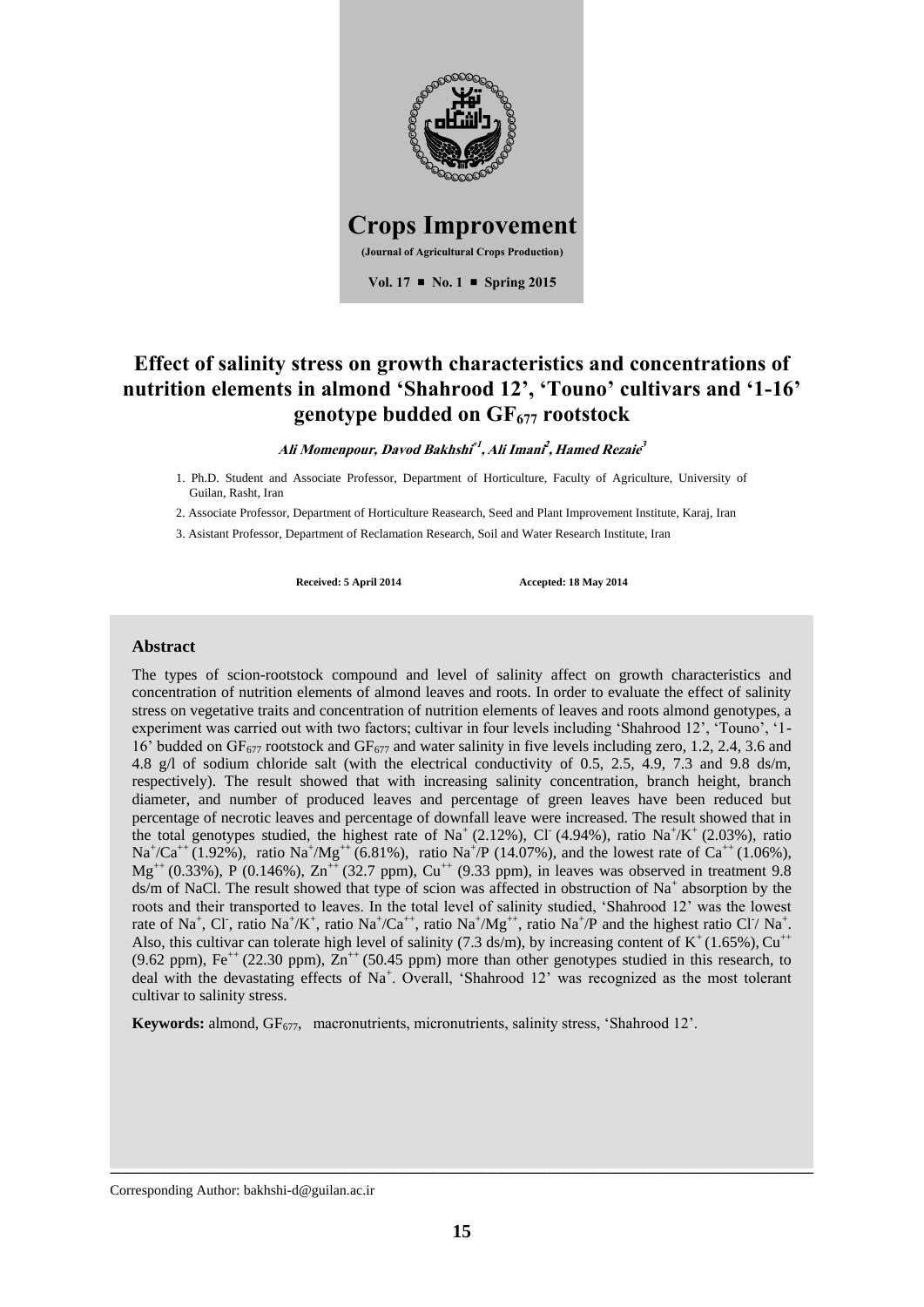

# **Determination of temperature-related parameters and response ranges of Almolookhiyeh (Corchorus olitorius L.) seeds and seedlings using nonlinear regression**

**Behnam Kamkar 1 , Omolbanin Gorzin 2 , Nafise Khalili 1 and Mohammadhosein Ghorbani 1**

- 1. Associate Professor, Graduated M.Sc. and Instructor, Department of Agronomy, Faculty of Plant Production, Gorgan University of Agricualtural Sciences and Natural Resources, Gorgan, Iran
- 2. M.Sc. Student, Department of Agronomy and Crop Breeding, Faculty of Agriculture, University of Shahrood, Shahrood, Iran

**Received: 07 April 2014 Accepted: 24 November 2014**

### **Abstract**

Almolookhiyeh (*Corchorus olitorius* L.) was known in the world as a valuable medicinal plant that was produced for the first time in Iran in 2011. This study was aimed to quantify germination response of Almolookhiyeh to temperature. For this purpose, seeds were exposed to different constant temperatures (10, 15, 20, 25, 30, 35, 40, 45 and 50°C) in Seed Research Lab, Gorgan University of Agricultural Sciences and Natural Resources in 2011. Results showed that the effect of temperature on the maximum germination percentage (MGP), germination rate  $(R_{50})$ , germination uniformity (GU), and time to 10, 50 and 90 percent germination as  $(D_{10})$ ,  $(D_{50})$  and  $(D_{90})$ , the percentage of normal seedlings (NS%) and seedling length (LS) was highly significant. Assessment of three nonlinear regression models including segmented, dent-like and beta models based on 10, 50 and 90 percent germination revealed that beta model was superior to other models. Based on the superior model (Beta), base, optimum and ceiling temperatures were estimated as 10.18, 37.31 and 50°C, respectively. Biological hours also were calculated as 13.56 hours. Using beta model to regress seedling length against temperature and normal seedling percentage versus temperature showed that seedling emergence, the maximum seedling length and the highest normal seedling percentage were occurred at 11 to 44, 35.34 and 31°C, respectively.

**Keywords:** almolookhiyeh, beta model, biological time, cardinal temperatures, normal seedling.

Corresponding Author: kamkar@gau.ac.ir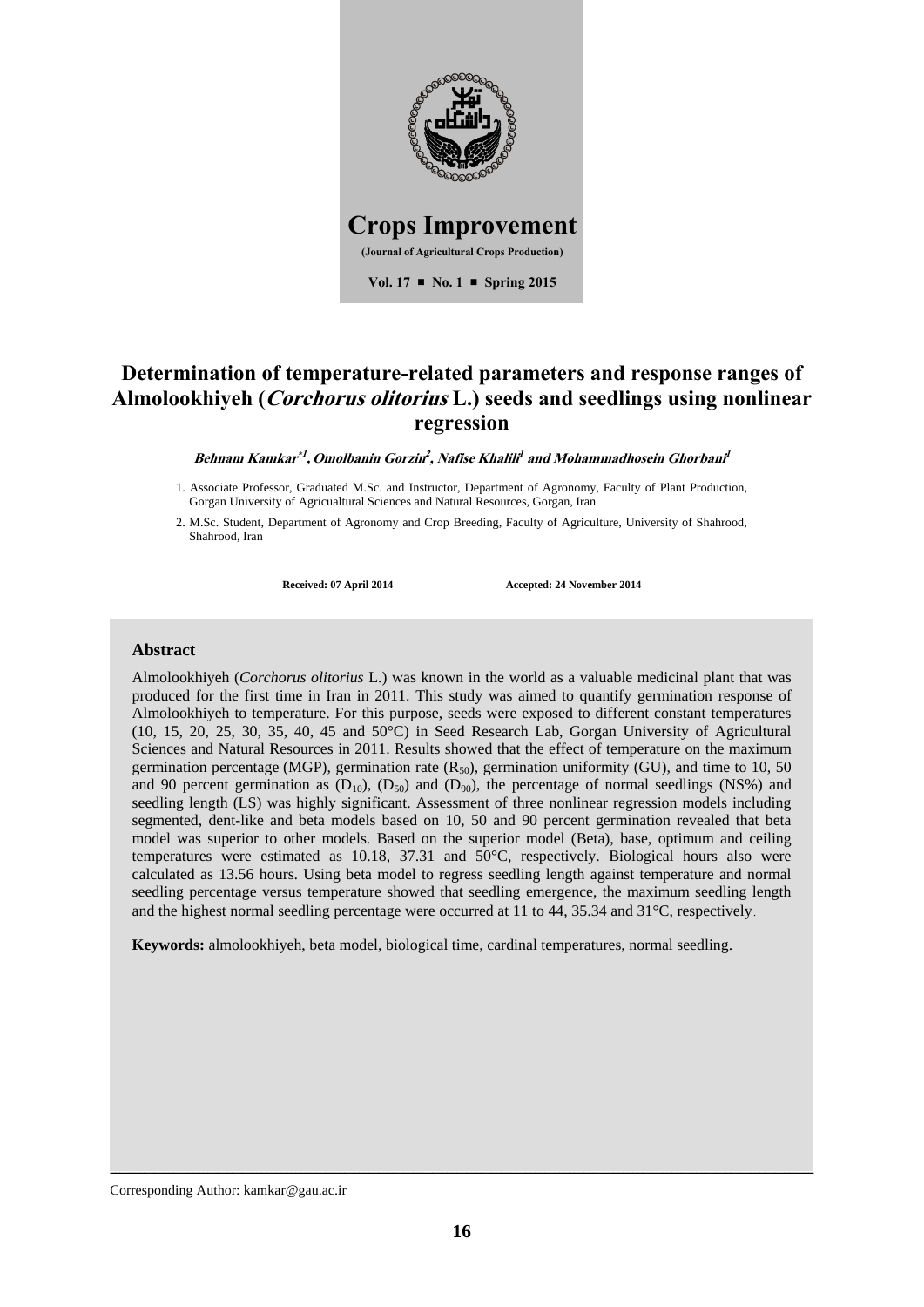

## **Using nonlinear regression models to quantify germination response of annual savory (Satureja hortensis L.) to temperature and water potential**

**Amirhosein Khodabakhshi, Behnam Kamkar and Nafise Khalili**

Former M.Sc. Students and Associate Proffessor, Faculty of Plant Production, Department of Agronomy, Gorgan University of Agricultural Sciences and Natural Resources, Gorgan, Iran

**Received: 22 April 2014 Accepted: 24 December 2014**

### **Abstract**

This study was conducted to quantify germination response of annual savory (*Satureja hortensis* L.) to temperature and water potential. For this purpose, seeds were exposed to different temperature (12, 15, 20, 25, 30, 35, 37 and 40°C) and water potential (zero, -0.1, -0.3, -0.5 and -0.7 MPa) treatments in Seed Research Lab., Gorgan University of Agricultural Sciences and Natural Resources in 2013. Results indicated that temperature and water potential and interacted effects had significant effect on maximum germination percentage, germination rate (reciprocal time to 50 percent germination), and time to 10, 50 and 90 percent germination. Along with water potential decrement, both germination percentage and rate decreased. With temperature increasing to optimum temperature, both germination percentage and rate increased, while it decreased from optimum temperature onward. Assessment of three nonlinear regression models including segmented, dent-like and beta models revealed that the last one was selected as the superior model. Based on the superior model (Beta), base, optimum and ceiling temperatures were estimated as 7.56, 23.98 and 40°C, respectively. Biological hours for control treatment (zero potential water) were calculated as 91.17 hours. Cardinal temperatures were not affected by water potential, but biological hours for germination was delayed as 17.64 hours per each unit water potential increment.

**Keywords:** beta model, biological time, cardinal temperatures, dent-like model, segmented model.

Corresponding Author: kamkar@gau.ac.ir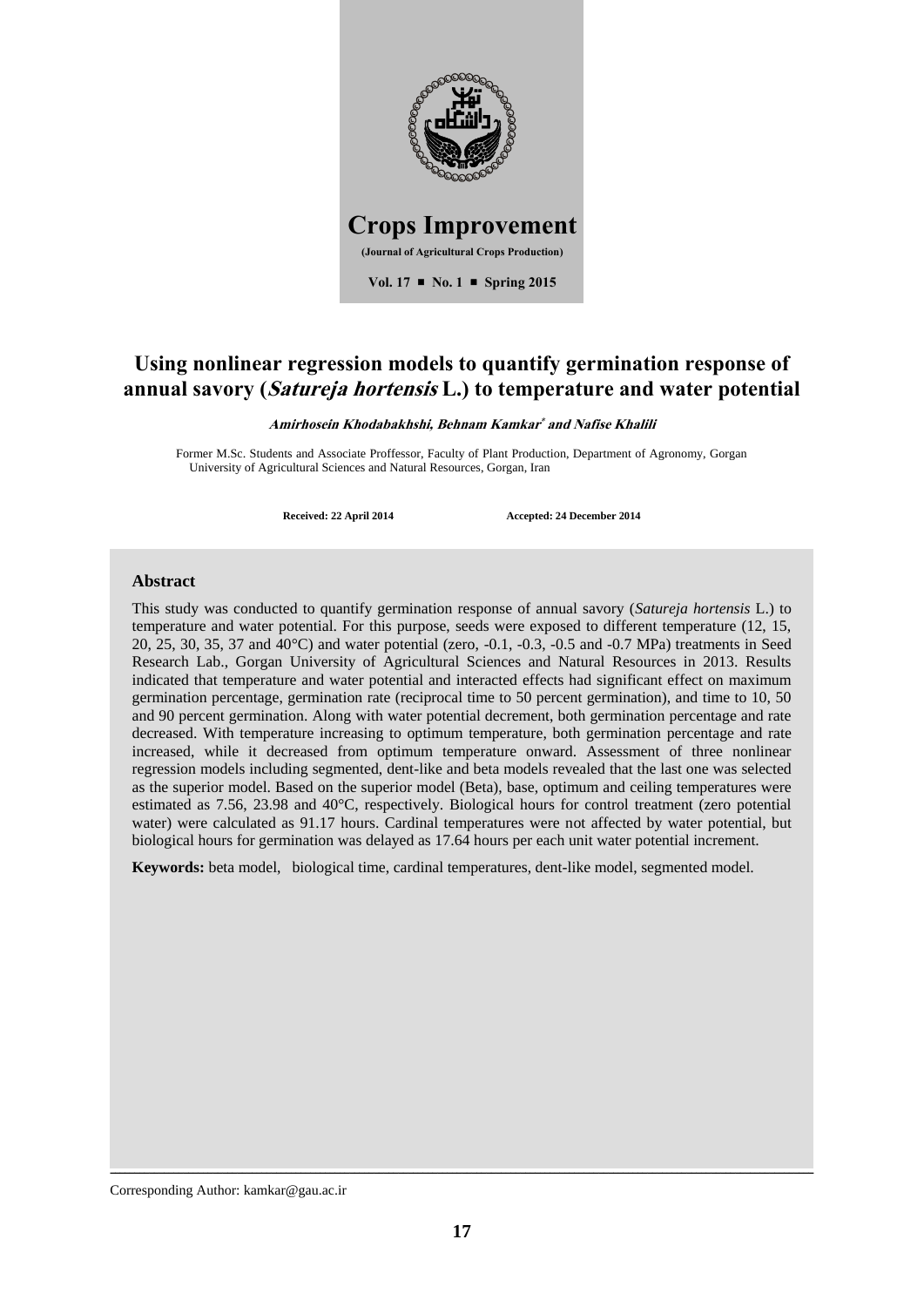

# **Effect of putrescine and spermine spraying on increasing vase life of alstroemeria (cv. 'Sukari')**

Zobeydeh Alborz<sup>\*</sup>, Fariborz Habibi and Seyed Najmadin Mortazavi

M.Sc. Student, M.Sc. and Assistance Professor, Department of Horticultural Science, Faculty of Agriculture, University of Zanjan, Zanjan, Iran

**Received: 21 April 2014 Accepted: 30 June 2014**

#### **Abstract**

In order to study the effect of pre and postharvest polyamines spraying on increasing vase life of alstroemeria (*Alstroemeria aurantica* cv. Sukari), an experimental was conducted on completely randomized factorial design with two types polyamines (putrescine, spermine) in four levels (zero, five, 10, 15 and 20 mg/l). Results showed that, 20 mg/l of putrescine and spermine treatments increased vase life to 19 and 20 days, and 10 mg/l increased vase life to 14 and 18 days, respectively. Putrescine and spermine treatments had a significant effect on leaf chlorophyll index in three stages of sampling. In the first stage of sampling, 20 mg/l putrescine concentration and 10 and 20 mg/l spermine concentration had a significant effect on fresh and dry weight. Concentrations of putrescine and spermine (10 and 20 mg/l) significantly increased catalase enzyme activity in the first and second stage of sampling and spermine effect was more than putrescine. Treatment of 20 mg/l spermine significantly increased superoxide dismutase enzyme activity and increased its activity until third stage of sampling. Putrescine and spermine significantly decreased chlorophyllase, pectinase and phenoloxidase and best treatment was 20 mg/l spermine. Treatments of putrescine and spermine (10 and 20 mg/l) had significant effect on increasing membrane resistance in the first and second stage of sampling. According to results it can be said that, spermin 20 and putrescine 10 mg/l had most effect on increasing vase life and decreasing senescence of alstroemeria flowers. Spermin was more effective than putrescine in increasing vase life of alstroemeria flowers.

**Keywords:** catalase, chlorophyllase, pectinase, phenoloxidase, superoxide dismutase.

Corresponding Author: zalborz@yahoo.com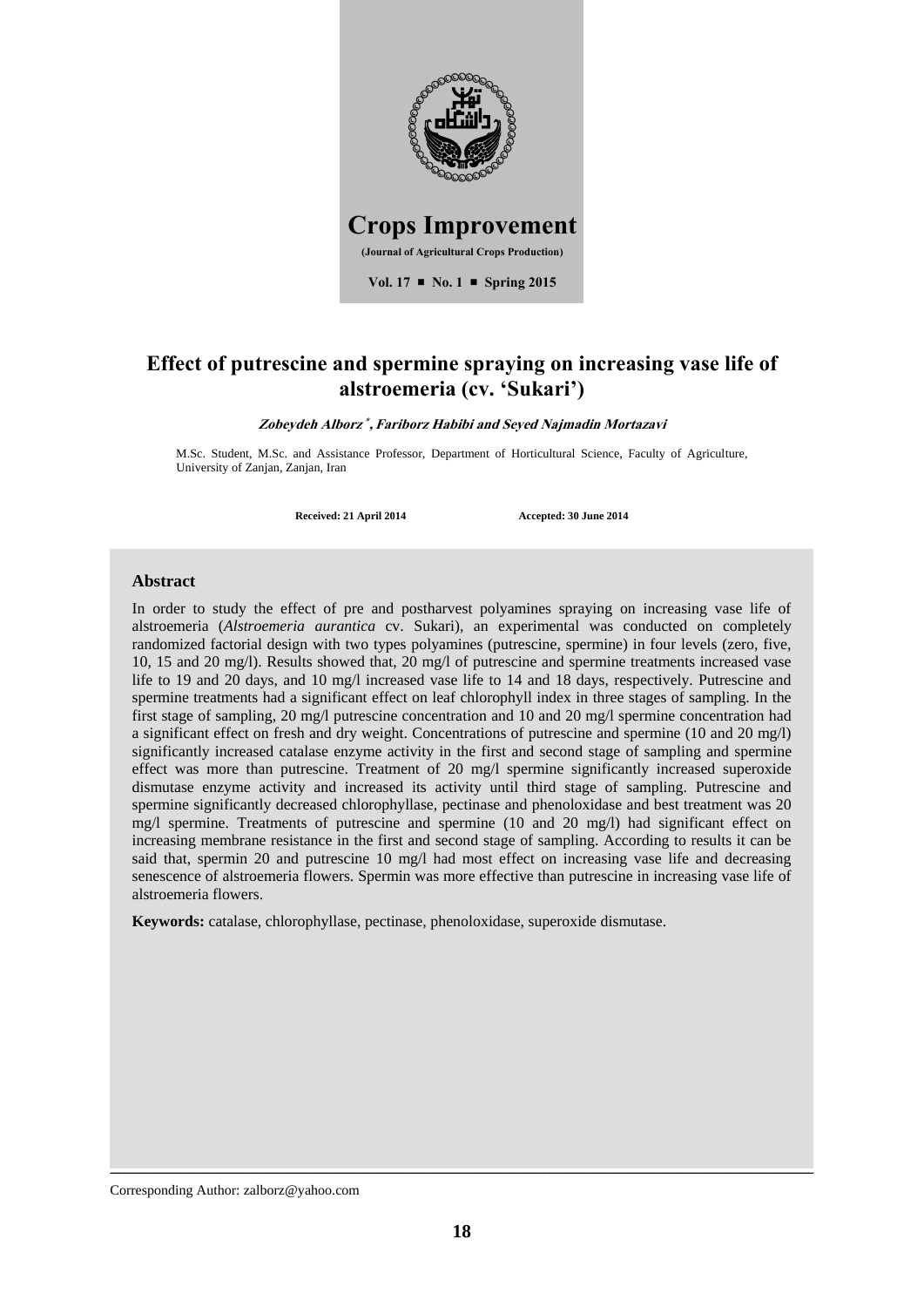

## **Evaluation relationships between seed number, used water in evapotranspiration and leaf relative water content with canola seed weight**

#### **Abolfazl Faraji**

Associate Professor, Department of Agronomy and Horticulture, Agriculture and Natural Resources Research and Education Center of Golestan, Gorgan, Iran

**Received: 16 June 2014 Accepted: 29 November 2014**

### **Abstract**

To study the effects of used water in evapotranspiration, seed number per unit area and leaf relative water content on seed weight of canola (*Brassica napus* L.), an experiment was conducted as a randomized complete block design, arranged in a split-plot under two conditions, i.e. supplemental irrigation and rainfed in 2005-7. Two cultivars of canola ('Hyola401' and 'RGS003') as subplots were grown at five sowing dates as main plots, spaced 30 days apart. There was a linear relationship between seed weight and used water in evapotranspiration. Irrigation increased seed weight and seed yield significantly. The mean 1000- seed weight under irrigation and rainfed conditions was 3.2 and 2.7g in 2005-6, and 4.2 and 3.7g in 2006-7. There was a strong linear relationship between seed weight and leaf relative water content, explaining 92 and 84 percent of the variation for 'Hyola401' and 'RGS003', respectively. For an each percent increase in leaf relative water content, 1000-seed weight of 'Hyola401' and 'RGS003' increased 0.191 and 0.146g, respectively. The strong relationships of seed weight with used water in evapotranspiration and leaf relative water content, over different environmental conditions and cultivars, showed these variables to be generally applicable in canola seed weight determination.

**Keywords:** canola, cultivar, Golestan, rainfall, supplemental irrigation.

Corresponding Author: abolfazlfaraji@yahoo.com